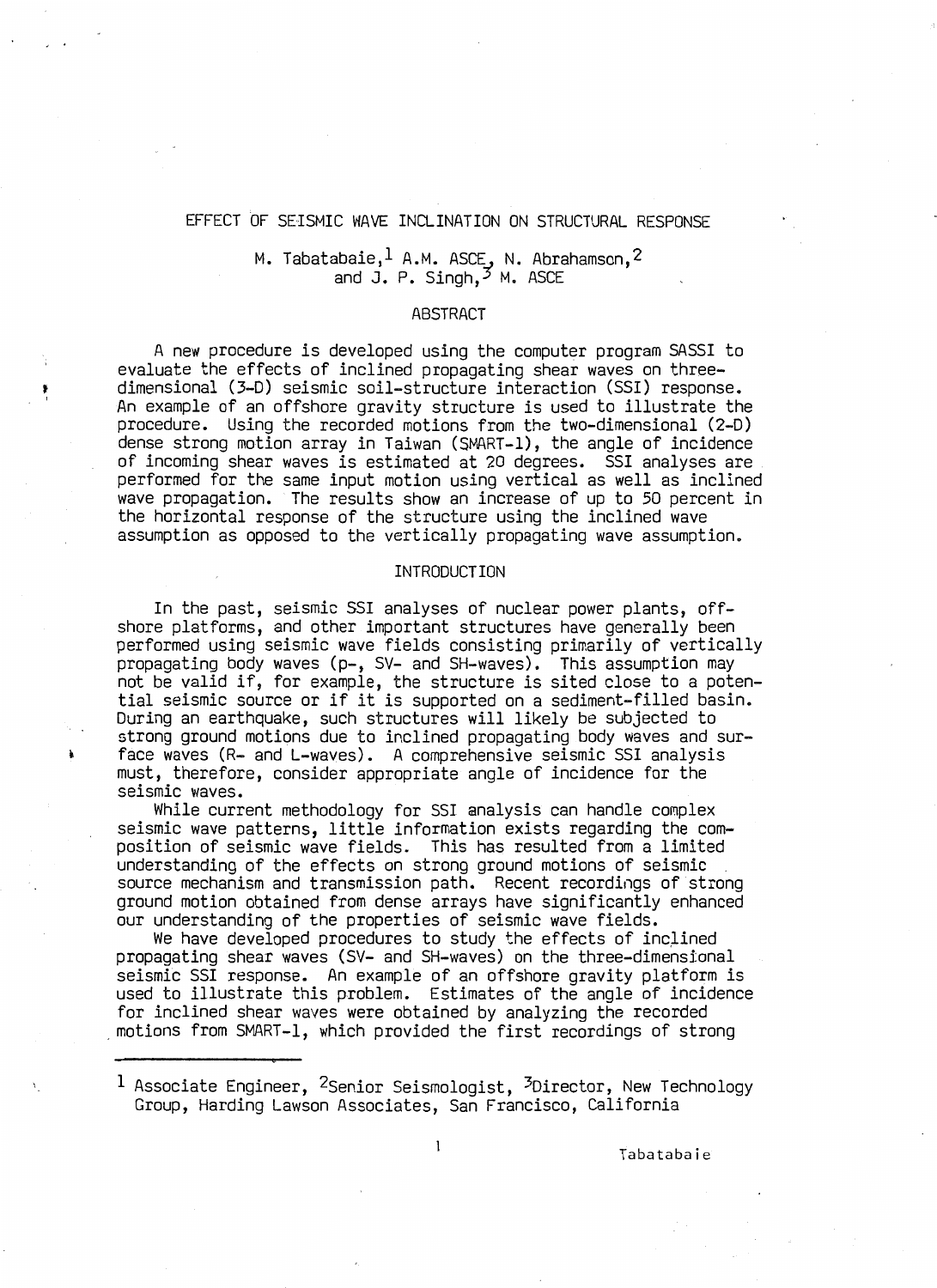ground motion made by a dense 2-D array (1). This was done by using the array recordings to measure the slowness of the seismic waves and then applying an understanding of the local velocity structure below the array to estimate the angles of incidence of various wave types.

Comparing the results obtained using the assumption of inclined propagating shear waves with those obtained using the assumption of vertically propagating shear waves, we see a considerable increase in the predicted response of the example offshore structure when the inclined wave assumption is used.

## METHOD OF ANALYSIS

The computer program SASSI (4) was used to perform the 3-D SSI analysis. This program uses the flexible volume method, a general finite element substructuring procedure. The method permits true 3-D<br>modeling of soil-structure systems which are subjected to ground motions resulting from inclined propagating body waves and surface waves. The method also allows modeling of structures with multiple foundations of arbitrary shape supported on or embedded in horizontal viscoelastic layers on top of a rigid base rock or a halfspace.<br>In the flexible volume method, the complete soil-structure system

is subdivided into two substructures, namely the foundation and the structure. The foundation is solved first, and the impedance and scattering properties are established at the soil-structure interface. These properties are then input as boundary conditions and load vectors in the dynamic finite element analysis of the structure. In performing the partitioning, the mass and stiffness of the structure are reduced by the corresponding properties of the volume of soil excavated, but are retained within the halfspace. The interaction is thus assumed to occur over a volume rather than at boundaries of the foundation. This greatly simplifies the analysis procedure in that the impedance problem is reduced to a series of axisymmetric solutions for the response of a horizontally layered site to point loads, and the scattering problem is reduced to a free-field problem.

## THE CONDEEP PLATFORM

The procedures developed are applied to study the response of the Condeep platform (Figure 1). The structure is a gravity-type platform designed for water depth of 240 meters. The structure consists of a deck, a tower, three legs, and three foundation pads. Its height from<br>seabed to the helicopter deck is 284 m. The foundation pads are approximately 50 m in diameter and 180 m from center to center; each pad includes 12 concrete cells, approximately 15 m in height. The pads are connected to each other slightly above the foundation level.

#### Site Conditions

The soil profile at the platform site consists of 120 m of dense fine silty sand overlying rock. The sand has total unit weight of 2 tons per cubic foot. Figure 2 shows the variation of low-strain shear modulus of the sand with depth. Poisson's ratio was assumed to be 0.45 for the profile.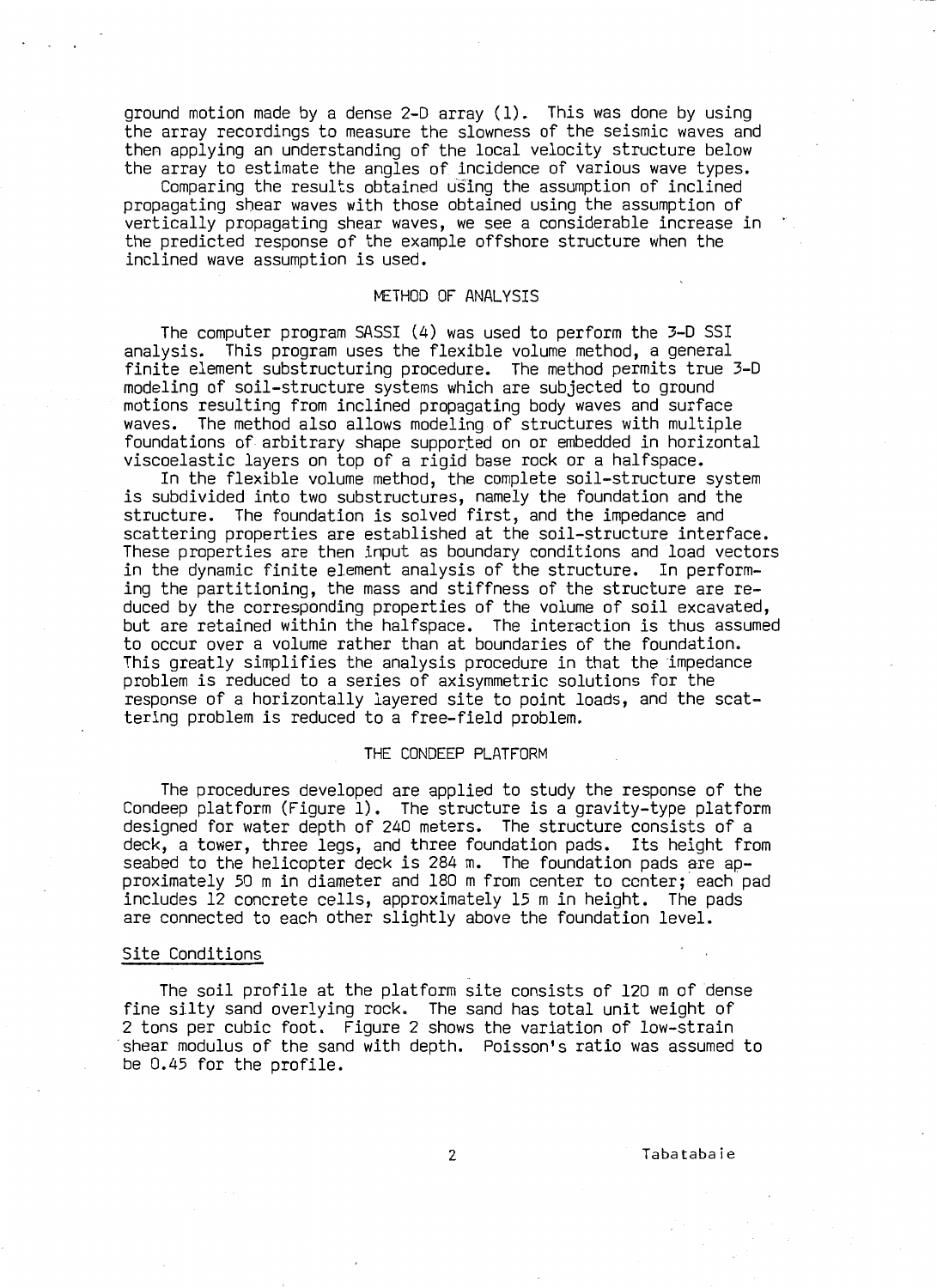

Figure 1. General View of the Condeep Platform



Figure 2. Strain Compatible SoU Properties from Free Field Column Study

### Seismic Criteria

Free-field input motion to the SSI analysis was obtained by analyzing the strong ground motion recordings of the January 29, 1981 Taiwan earthquake from the SMART-1 array (Figure 3). The free-field ground motions recorded at central station C-OO were analyzed, and the resulting SH- and SV-wave components with recorded peak ground accelerations of 0.1 and O.llg were selected as the x- and y-components of the free-field control motion at ground surface for SSI analysis, respectively. The peak horizontal ground acceleration of both components was scaled to 0.25g for analysis. Figure 4 shows the response spectrum of the two selected control motions.



The angle of incidence of the shear waves was estimated using frequency-wavenumber analysis (2). Figure 5 shows the S-wave power contours in wavenumber space at 1 Hz. The center of the plot is at zero slowness (infinite velocity) and corresponds to vertical incidence. Moving away from the center of the plot, the slowness increases (apparent velocity decreases), which corresponds to increasing angle of incidence. In Figure 5, the spectral peak labeled "A" indicates that the plane wave is equivalent to an apparent velocity of 3.6 km/sec. Based on measurements of the velocity structure below the array, the apparent velocity of 3.6 km/sec corresponds to an angle of incidence of about 20 degrees. This angle was used as the angle of incidence of shear waves in the underlying rock for the SSI analysis.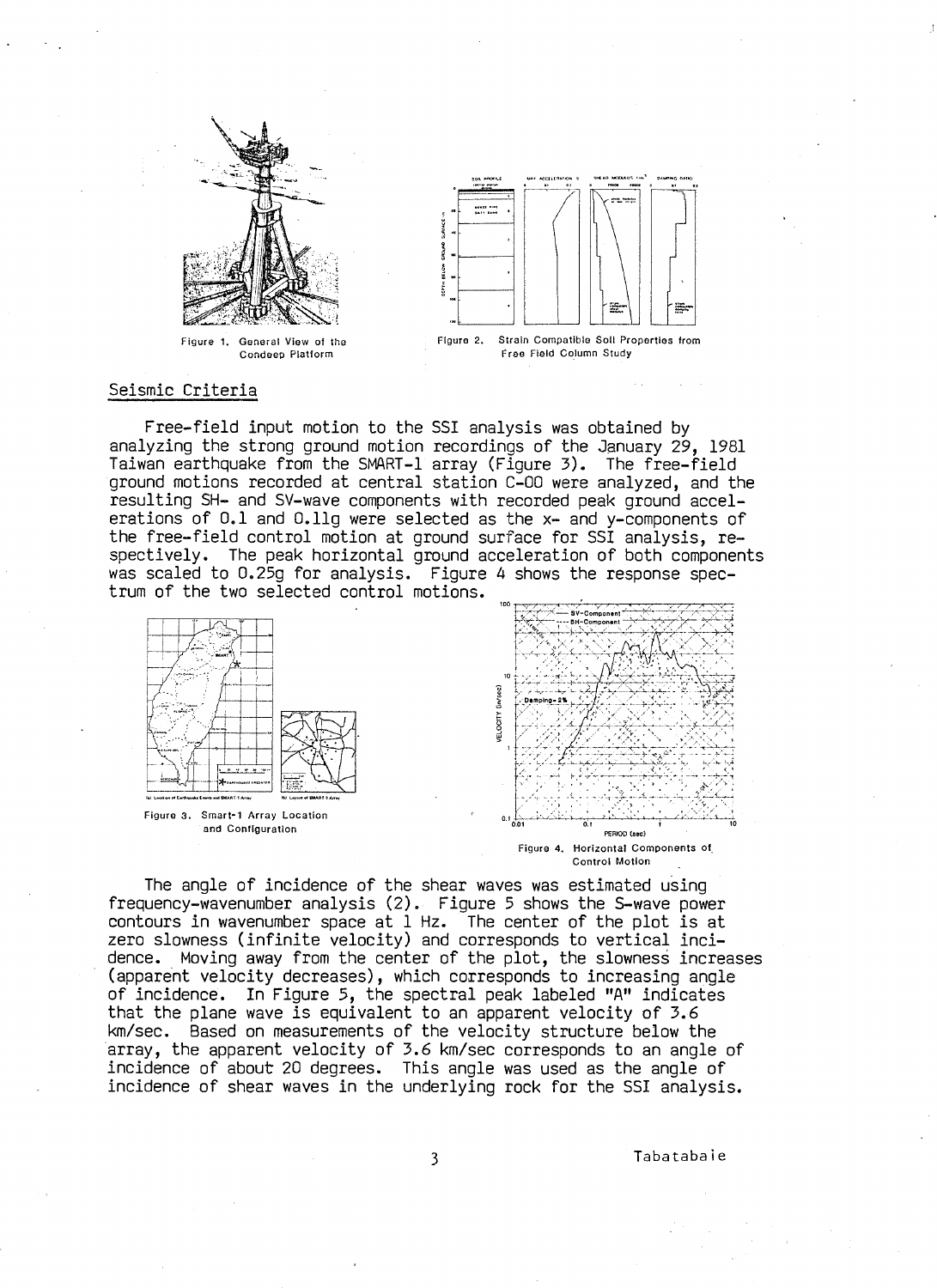The analyses previously performed on this gravity platform indicate that frequencies above 3 Hz are of minor importance for the SSI response of the structure (3). Hence, to save computer time and storage, it was decided to modify the original time history for the interaction analysis by removing all frequencies above 3 Hz. The response spectrum of the modified control motion, SV- and SH-wave components, are shown in Figures 9(a) and 9(c), respectively. The maximum acceleration of the motion did not change significantly for the SV-wave component but dropped about 50 percent for the SH-wave component. P-waves and surface waves were not considered in,this study.

## Site Response Analysis

A one-dimensional shear wave propagation analysis was performed using the computer program SHAKE (5) to obtain strain-compatible soil properties shown in Figure 2. The y-component of the control motion was used as input motion into the profile.

## Three-Dimensional SASSI Analysis

We used the computer program SASSI to perform the SSI analysis. The SASSI procedure assumes that the site is horizontally layered. This assumption may not be appropriate for the region immediately under foundation pads. That is, on one hand, the confining pressure due to the static weight of the structure tends to increase the stiffness of the sand, while on the other hand, high shear strains due to interaction tend to decrease the effective stiffness. Both effects can be approximated by including in the structural model a number of solid elements which span the region over which the irregularities occur. Using this procedure, it is possible to perform the 3-D SASSI analysis at the actual induced soil-strain level (one iteration) and reduce the computational effort.

The increase in confining pressure due to the weight of the structure was determined by static analysis. In making this calculation, it was assumed that the three pads act independently; the stresses were added to those in the free field, and the resulting mean effective confining pressure was used to estimate the low-strain dynamic shear modu-<br>lus under each pad, as shown in Figure 6. These low-strain dynamic moduli were then adjusted for strain effects due to interaction using a simple 2-D model. The 2-D model includes a single pad and a single damped oscillator with one-third the mass of, and the same fundamental frequency as, the structure. Assuming vertically propagating shear waves with the SV-component of the control motion specified at mud line level, the analysis yielded the approximate strain-compatible shear moduli and damping values for the soil region below each pad, as shown in Figure 7.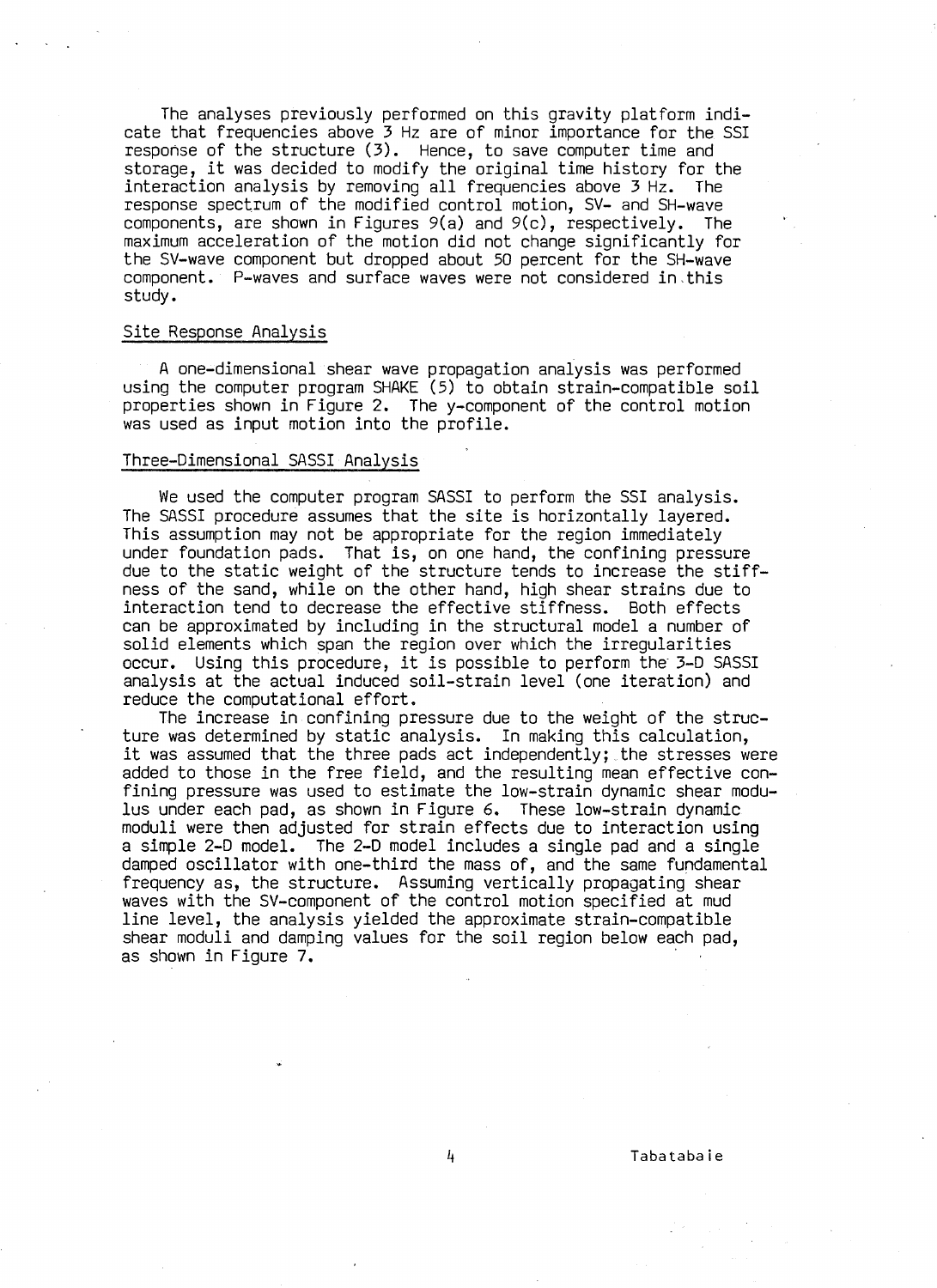

The 3-D structural finite element SASSI model is shown in Figure 8. The superstructure was idealized using beam elements and lumped masses.<br>The pads and a region of soil beneath each pad were modeled using 8-node solid elements. The latter region was estimated from Figure 7 and was included to account for the weight of the structure and the nonlinear effects in this region, as described previously. The hydrodynamic inertia effects were included in the analysis by using an added mass coefficient, and hydrodynamic damping was added to the<br>structural damping by specifying a constant damping ratio to represent both damping effects. The details of the structural finite element and properties of the model are given in (3). The inclined shear wave assumption considered the waves to propagate in the y-z plane.





,,.

Figure 8. View of Finite Element Model for SASSI Analysis.

#### ANALYSES, RESULTS, AND DISCUSSION

The results of the 3-D SSI analysis using vertically and inclined propagating shear waves are computed at nodes 4, 14, 18, and 220 as shown on Figure 8. The results in terms of 2 percent response spectra are compared in Figures 9 through 10. Figures 9(a) and (b) show the response spectra corresponding to the motions calculated in the x-direction at nodes 18 and 220 on the pads, respectively. Figures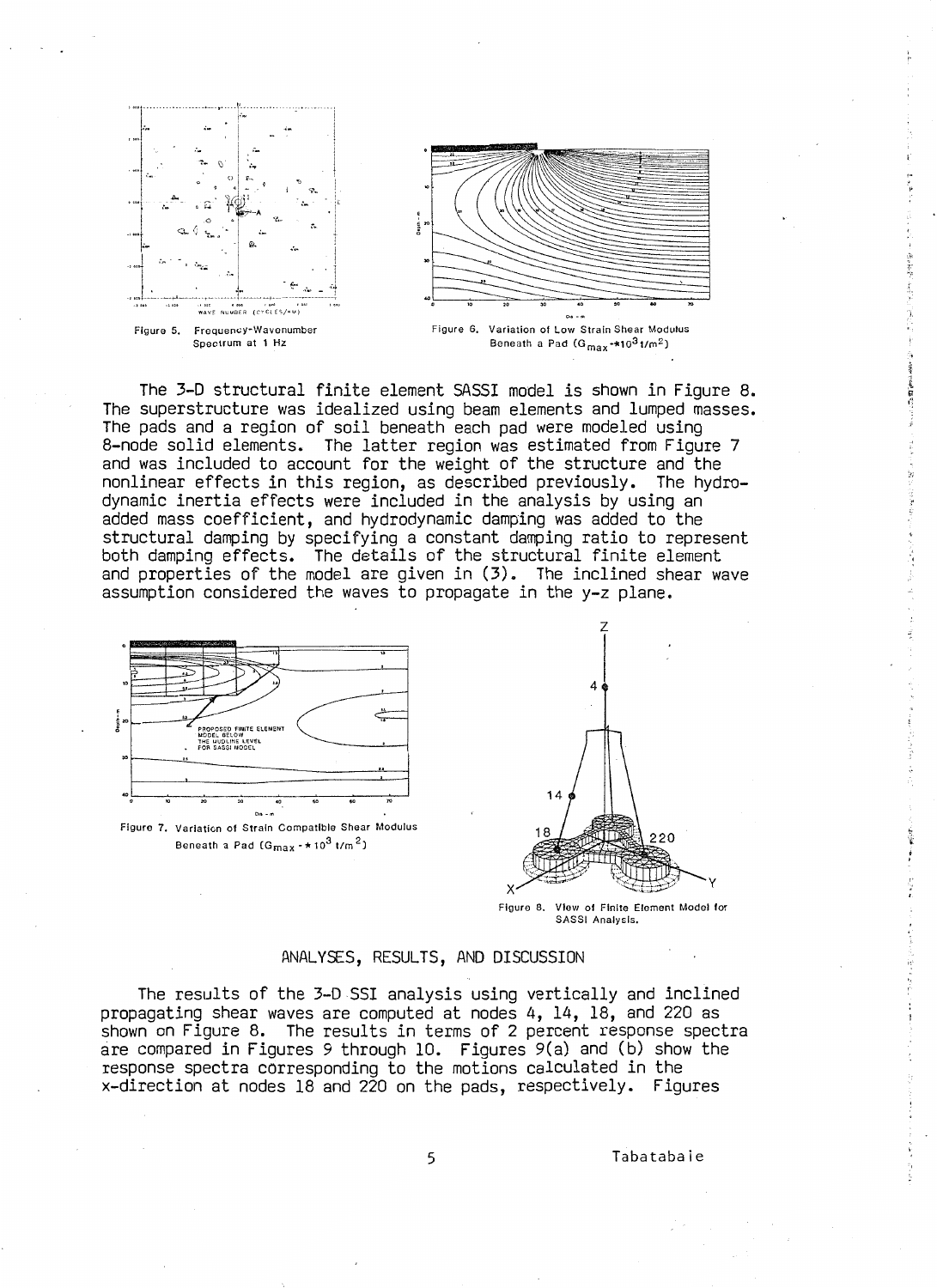9(c) and (d) show the same results calculated in the y-direction at nodes 18 and 220, respectively. Superimposed on these figures are the spectra of the free-field motion in the x- and y-directions corresponding to the SH- and SV-wave components of the control motion at the mud line level, respectively. Comparing the results obtained assuming vertically and inclined propagating shear waves, we find that both assumptions result in horizontal pad motions which are essentially the



Figure 9. Comparison of Calculated Motions at the Base of the Structure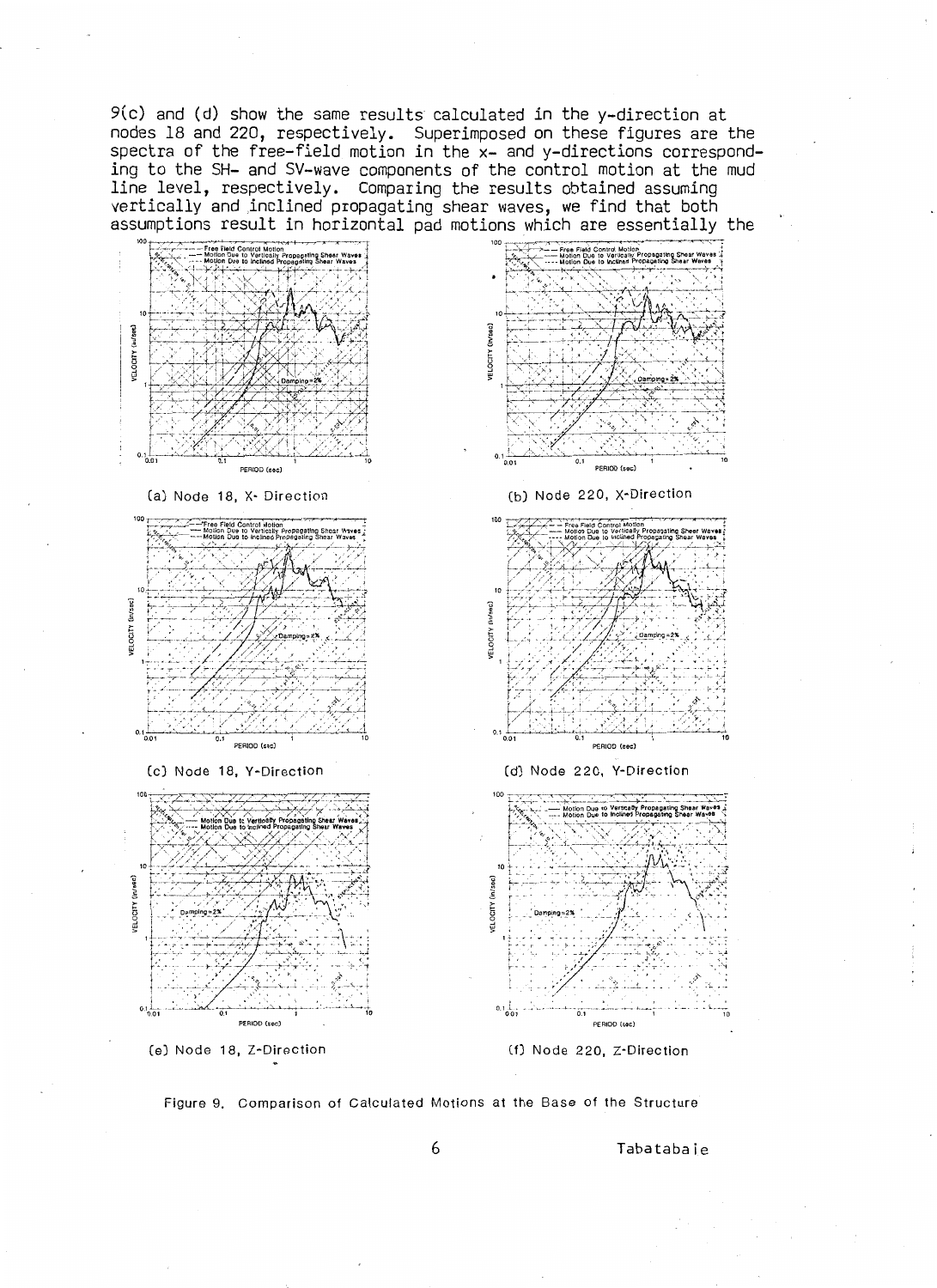same but are considerably lower than those of the free-field response. The decrease in the structural base motion compared to that of the free-field is on the order of 60 percent at frequencies above 1.2 Hz for both vertically and inclined propagating shear waves; this is attributed to the interaction between the soil and the platform structure. Figures 9(e) and (f) compare the vertical motion of the pads calculated at nodes 18 and 220, respectively. Significant asymmetric rocking of the platform can be seen. The magnitude of rocking, however, is twice as great for the inclined propagating waves as for the vertically propagating waves.

Comparisons of the motions calculated on the superstructure are shown on Figures  $10(a)$  and (b) for node 14 and on Figures  $10(c)$  and (d) for node 4. The acceleration responses calculated near the top of the structure at node 4 in the x- and y-directions are about 10 percent lower at frequencies above 1.2 Hz assuming inclined propagating shear lower at frequencies above 1.2 Hz assuming inclined propagating shear waves, as compared to the responses calculated for vertically propa-<br>qating shear waves. As shown in Figure 10(b), this difference is more marked on the leg of the platform, where the calculated acceleration response at node 14 is about 50 percent greater than that calculated for vertically propagating shear waves. This considerable increase in the motion is attributed primarily to the higher rocking effects in the structure due to inclined wave propagation and the special geometry of the structural support.



(a) Node 14, X·Direction







(d) Node 4, Y-Direction